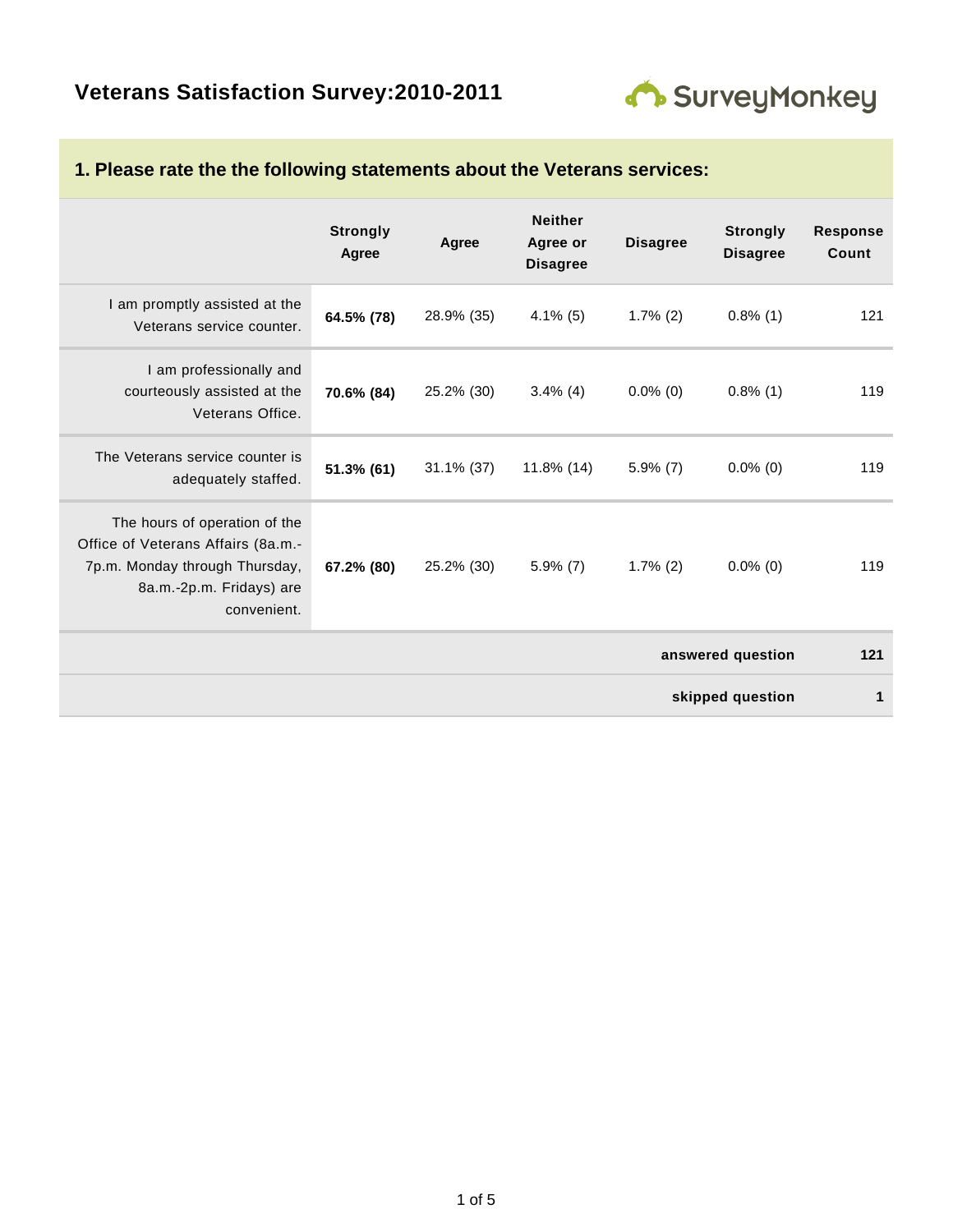# **2. Please rate the following Veterans Counselors statements:**

|                                                                         | <b>Strongly</b><br>Agree | Agree      | <b>Neither</b><br>Agree or<br><b>Disagree</b> | <b>Disagree</b> | <b>Strongly</b><br><b>Disagree</b> | <b>Response</b><br>Count |
|-------------------------------------------------------------------------|--------------------------|------------|-----------------------------------------------|-----------------|------------------------------------|--------------------------|
| It is easy to get an appointment<br>with the Veterans Counselors.       | 27.5% (33)               | 26.7% (32) | 19.2% (23)                                    | 13.3% (16)      | 13.3% (16)                         | 120                      |
| The hours of operation of the<br>Veterans Counselors are<br>convenient. | 34.2% (41)               | 31.7% (38) | 14.2% (17)                                    | $9.2\%$ (11)    | 10.8% (13)                         | 120                      |
| The Veterans Counselors are<br>friendly and helpful.                    | 52.1% (62)               | 33.6% (40) | $8.4\%$ (10)                                  | $3.4\%$ (4)     | $2.5\%$ (3)                        | 119                      |
|                                                                         | answered question        |            |                                               |                 |                                    | 121                      |
|                                                                         |                          |            |                                               |                 | skipped question                   | $\mathbf 1$              |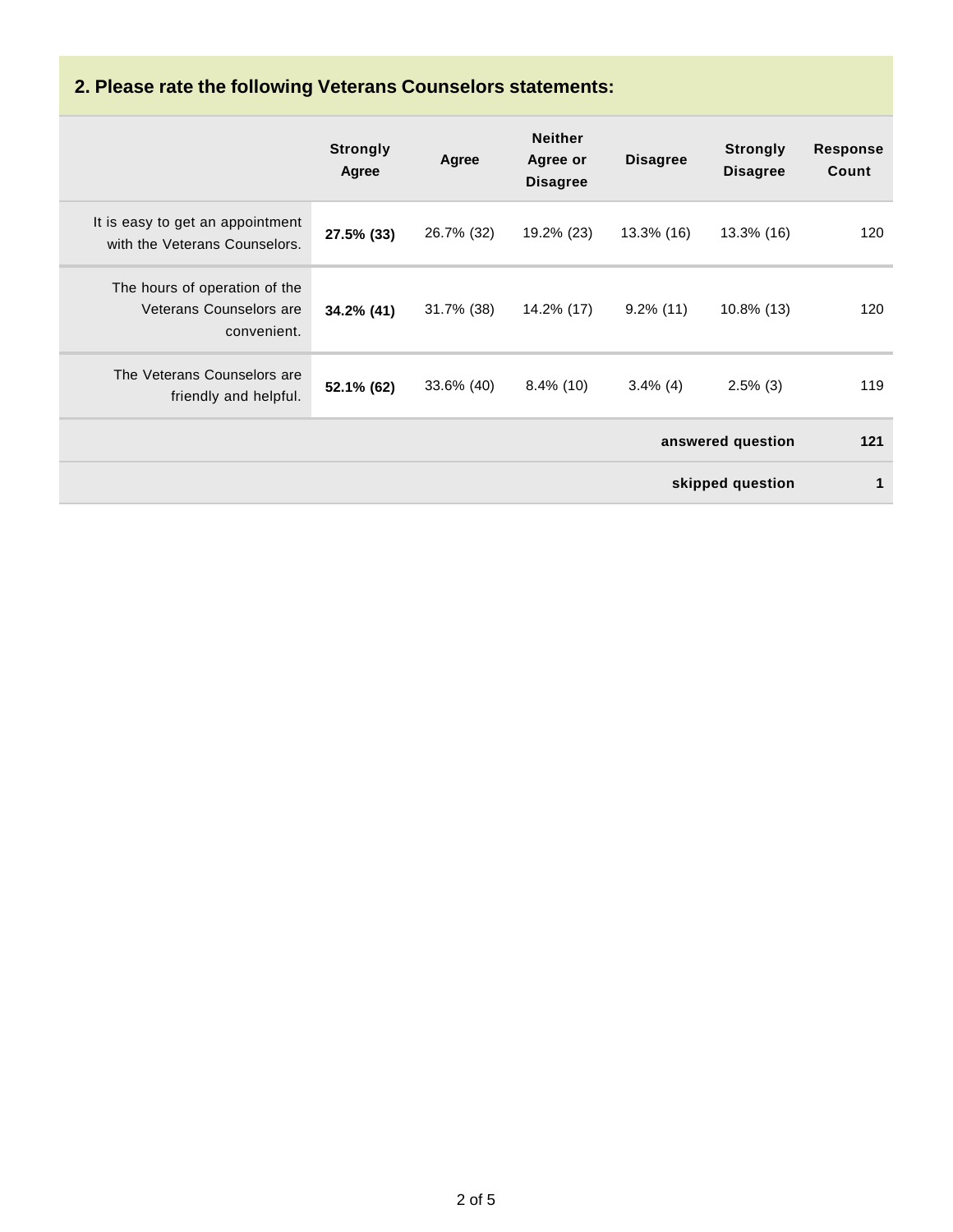# **3. Please rate the following G.I. Bill statements:**

|                                                                                                                                                | <b>Strongly</b><br>Agree | Agree         | <b>Neither</b><br>Agree or<br><b>Disagree</b> | <b>Disagree</b>   | <b>Strongly</b><br><b>Disagree</b> | <b>Response</b><br>Count |
|------------------------------------------------------------------------------------------------------------------------------------------------|--------------------------|---------------|-----------------------------------------------|-------------------|------------------------------------|--------------------------|
| My Request for G.I. Bill<br>Certifications are processed without<br>undue delay (within a week of<br>submission).                              | 53.3% (64)               | 27.5% (33)    | $6.7\%$ (8)                                   | $9.2\%$ (11)      | $3.3\%$ (4)                        | 120                      |
| I receive my G.I. Bill benefits in a<br>timely manner.                                                                                         | 58.0% (69)               | 28.6% (34)    | $5.9\%$ (7)                                   | $4.2\%$ (5)       | $3.4\%$ (4)                        | 119                      |
| The staff at the Office of Veterans<br>Affairs are friendly and helpful<br>when I visit in person.                                             | 56.8% (67)               | 28.0% (33)    | 11.9% (14)                                    | $1.7\%$ (2)       | $1.7\%$ (2)                        | 118                      |
| My phone calls to the Office of<br>Veterans Affairs are answered<br>promptly.                                                                  | 42.9% (51)               | $31.1\%$ (37) | 14.3% (17)                                    | $8.4\%$ (10)      | $3.4\%$ (4)                        | 119                      |
| The staff of the Office of Veterans<br>Affairs are friendly and helpful<br>when I make telephone inquiries.                                    | 53.8% (64)               | 27.7% (33)    | 13.4% (16)                                    | $5.0\%$ (6)       | $0.0\%$ (0)                        | 119                      |
| The staff of the Office of Veterans<br>Affairs are knowledgeable about the<br>G.I. Bill and V.A. educational<br>benefits processes in general. | 53.4% (63)               | 33.1% (39)    | $9.3\%$ (11)                                  | $4.2\%$ (5)       | $0.0\%$ (0)                        | 118                      |
|                                                                                                                                                |                          |               |                                               | answered question | 120                                |                          |
|                                                                                                                                                |                          |               |                                               |                   | skipped question                   | $\mathbf{2}$             |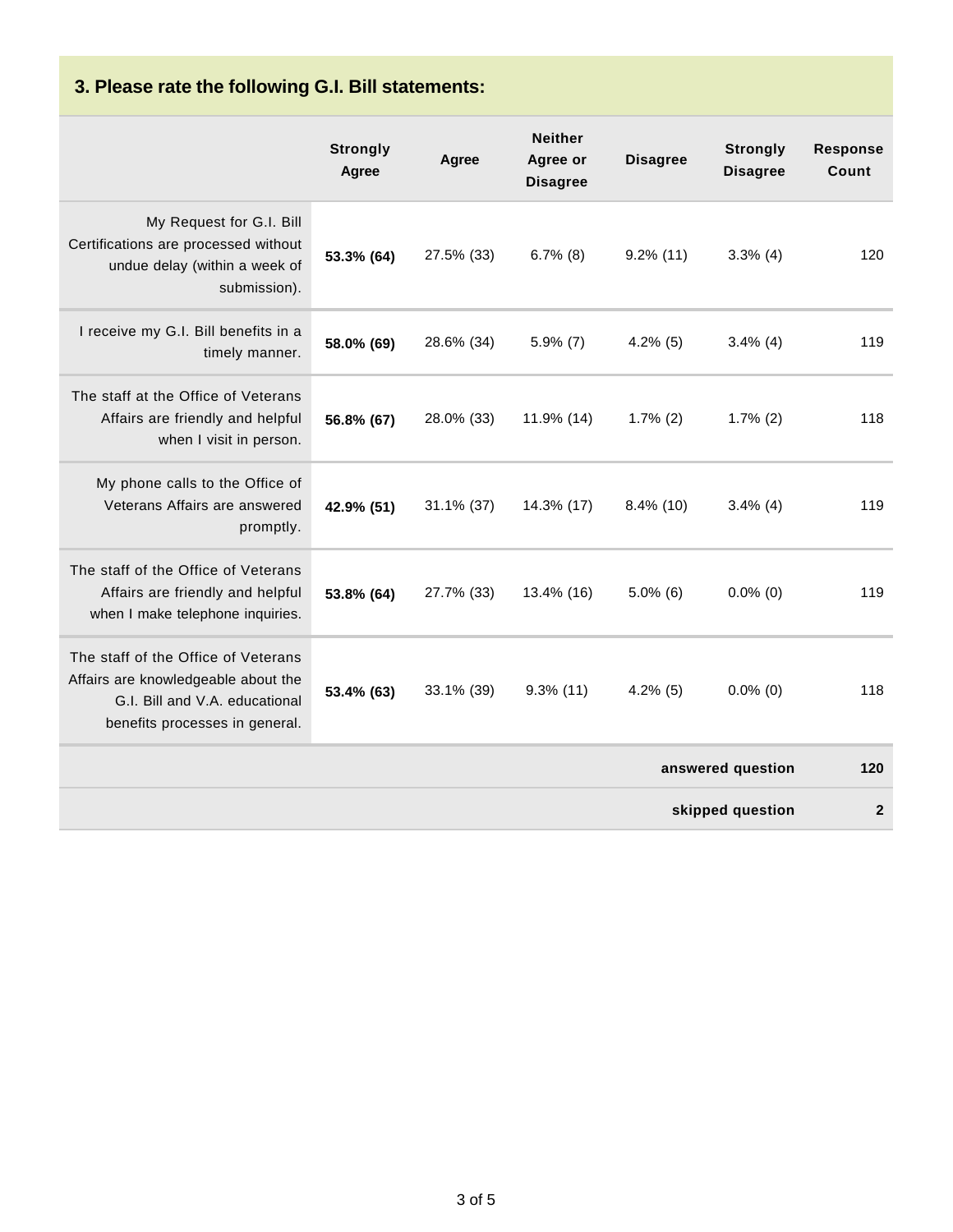### **4. Please rate the following Student Education Plan(S.E.P) statements:**

|                                                                                            | <b>Strongly</b><br>Agree | Agree         | <b>Neither</b><br>Agree or<br><b>Disagree</b> | <b>Disagree</b> | <b>Strongly</b><br><b>Disagree</b> | <b>Response</b><br>Count |
|--------------------------------------------------------------------------------------------|--------------------------|---------------|-----------------------------------------------|-----------------|------------------------------------|--------------------------|
| It is easy to get a new Student<br>Education Plan (S.E.P.).                                | 35.0% (42)               | 30.8% (37)    | 20.8% (25)                                    | $7.5\%$ (9)     | $5.8\%$ (7)                        | 120                      |
| I am given a legible copy of my<br>Student Education Plan at the<br>Veterans Office.       | 59.7% (71)               | 28.6% (34)    | $6.7\%$ (8)                                   | $3.4\%$ (4)     | $1.7\%$ (2)                        | 119                      |
| My Student Education Plan proves<br>to be accurate towards my<br>major/education goal.     | 58.0% (69)               | $31.1\%$ (37) | $6.7\%$ (8)                                   | $3.4\%$ (4)     | $0.8\%$ (1)                        | 119                      |
| My Student Education Plan is easy<br>to follow.                                            | 54.7% (64)               | 29.9% (35)    | 10.3% (12)                                    | $4.3\%$ (5)     | $0.9\%$ (1)                        | 117                      |
| The LAVC Veterans Program helped<br>me stay in school and further my<br>education goal(s). | 55.8% (67)               | 31.7% (38)    | $9.2\%$ (11)                                  | $1.7\%$ (2)     | $1.7\%$ (2)                        | 120                      |
|                                                                                            |                          |               |                                               |                 | answered question                  | 121                      |
|                                                                                            |                          |               |                                               |                 | skipped question                   | 1                        |

### **5. Please answer the following statements:**

|                                                                                   | <b>Yes</b>  | <b>No</b>         | <b>Response</b><br>Count |
|-----------------------------------------------------------------------------------|-------------|-------------------|--------------------------|
| I receive VA related information<br>from the VA Coordinator, Trish<br>González.   | 97.5% (118) | $2.5\%$ (3)       | 121                      |
| I am interested in receiving<br>information about the Veterans<br>Club on campus. | 73.9% (88)  | 26.1% (31)        | 119                      |
| I receive helpful information from<br>the Veterans Club.                          | 75.4% (86)  | 24.6% (28)        | 114                      |
|                                                                                   |             | answered question | 121                      |
|                                                                                   |             | skipped question  | 1                        |